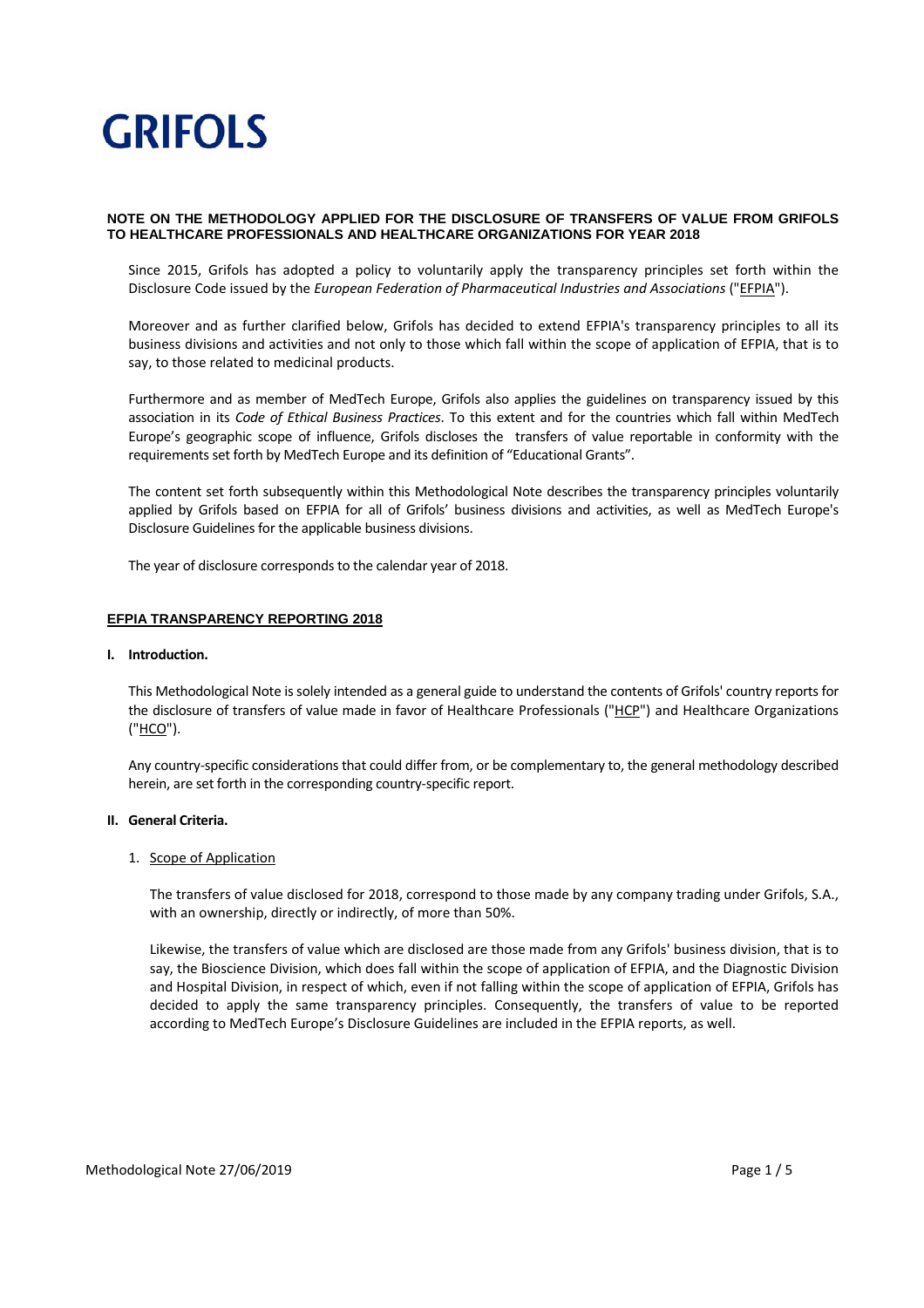

The following general criteria are applicable:

a) In those countries where the Grifols subsidiary is a member of the local association adhered to EFPIA, the transfers of value are disclosed following the principles set forth by the local association code. Generally, the transfers of value made in favor of HCPs are disclosed on an individual basis, provided that the previous and written consent has been obtained from the HCP in accordance with the applicable personal data protection laws. When such consent is not obtained, the transfers of value are disclosed in an aggregate basis. The transfers of value made in favor of HCOs are disclosed in an individual basis. Transfers of value related to research and development ("R&D") activities are disclosed in an aggregate basis.

b) In those countries where the Grifols subsidiary is not a member of the local association adhered to EFPIA, the transfers of value are disclosed following the principles set forth by EFPIA's Disclosure Code.

Finally, in those countries where, even if under the scope of EFPIA's Disclosure Code, a local law or equivalent legal rule on transparency exists, the transfers of value are disclosed applying such local legal requirements.

### 2. Healthcare Professional (HCP) / Healthcare Organization (HCO)

The transfers of value that are disclosed are those made by Grifols in favor of any HCP and HCO whose principal, primary or main practice is located within a country covered by EFPIA.

### 3. Publication

Grifols is publishing one report per country through Grifols website: www.grifols.com.

In those countries where the Grifols subsidiary is a member of the local association, the publication will be performed according to the local code. For instance, publication will be performed through a central platform, when applicable.

# **III. Transfers of Value**

The transfers of value which are disclosed are the following:

- a) Services rendered by HCPs and HCOs in favor of Grifols: the fees and expenses covered by Grifols in accordance with each services agreement are disclosed.
- b) Sponsorships of HCPs to attend educational or promotional events organized by Grifols or by third parties: the costs of registration fees, travel and accommodation covered by Grifols in relation to the event are disclosed.
- c) Sponsorships agreements entered into by Grifols with third parties for educational events: the actual costs covered by Grifols in accordance with each sponsorship agreement are disclosed.
- d) Donations and grants: the amounts of the donation and grant covered by Grifols in favor of HCOs are disclosed.
- e) Research and Development: the transfers of value derived from R&D activities, which, according to EFPIA's Disclosure Code should be made public, are disclosed. These transfers of value, which are disclosed in an aggregate basis, refer to fees and costs relating such activities, as well as those amounts corresponding to research grants. Likewise, when the R&D activities are executed through a Contract Research Organization ("CRO"), the transfers of value made through such CROs are disclosed.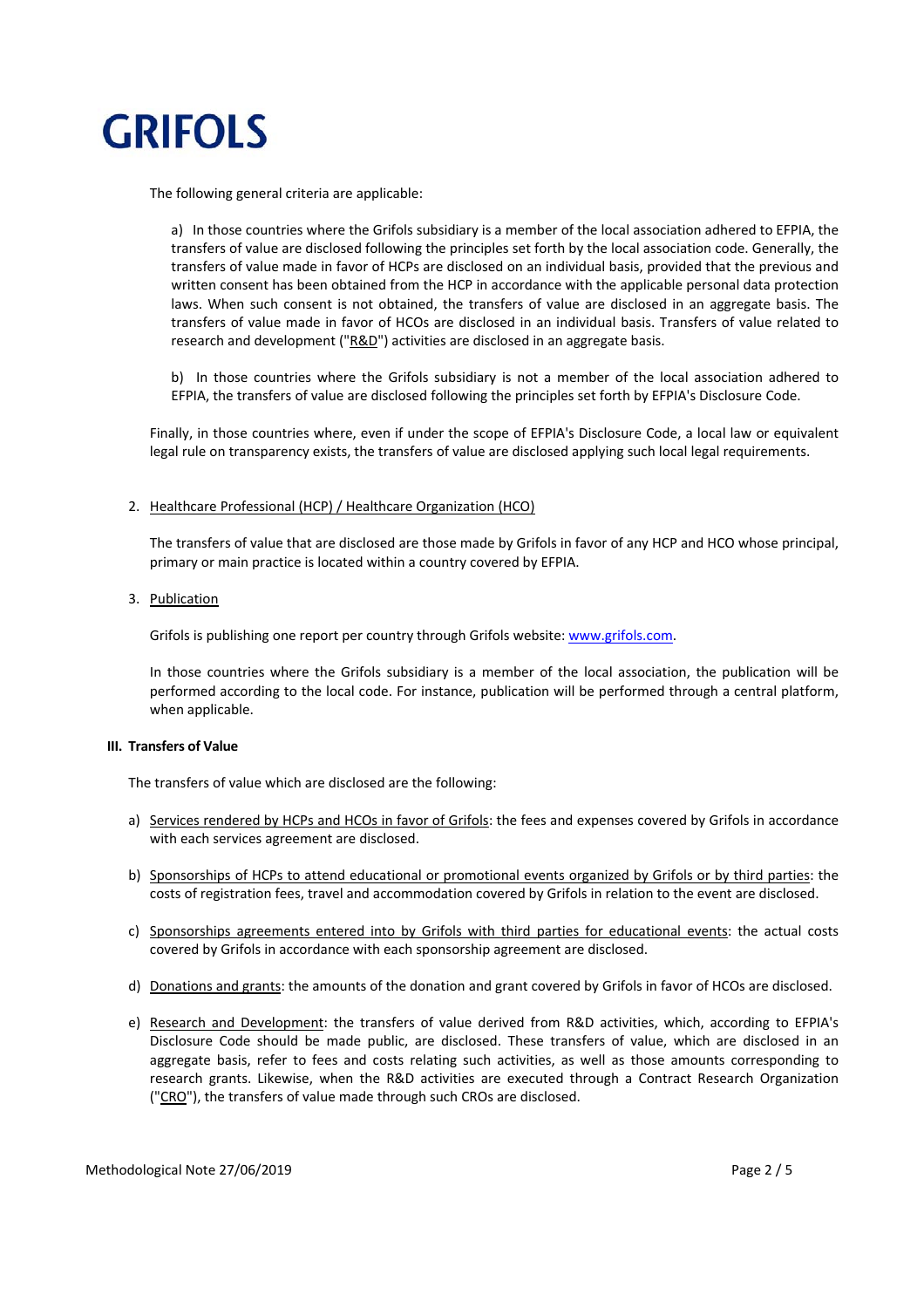f) Transfers of Value made by Grifols indirectly (through third parties): when the transfers of value, which are made in favor of HCPs and/or HCOs as their final recipients, are made through third parties, Grifols also discloses them in so far Grifols has knowledge of such recipients.

# **IV. Amounts Disclosed**

- a) The amounts disclosed include any taxes and/or withholdings that in each case may correspond, that is to say, the transfers of value are disclosed in their gross amount.
- b) The amounts are disclosed in Euros and/or in the official currency of the country of the recipient.

The transfers of value originally made in a different currency, are converted to the official currency of the country of the recipient. The exchange rate applied for the currency conversion, has been obtained from the European Central Bank (www.ecb.int).

The conversion to Euros of the disclosed amounts has been done by applying the average official exchange rate for year 2018 among the corresponding currencies, issued by the European Central Bank.

- c) The amounts disclosed correspond to the transfers of value made during the 2018 calendar year: 1<sup>st</sup> January to 31<sup>st</sup> December 2018, both included.
- d) The general rule applied by Grifols is that a transfer of value is subject to 2018 disclosure, when the date of its actual payment falls within 2018 calendar year.

This general rule is applicable to donations and grants, sponsorship agreements, R&D activities and to other services rendered by HCPs and HCOs. The costs related to such R&D activities and to such other services, are disclosed in the same disclosure year in which the corresponding services have been rendered.

However, for transfers of value consisting *only* in disbursement of costs relating events organized by Grifols or by third parties (that is to say, costs relating registration, travel and accommodation), the date considered for the disclosure of such costs, is the date the event has taken place.

\*\*\*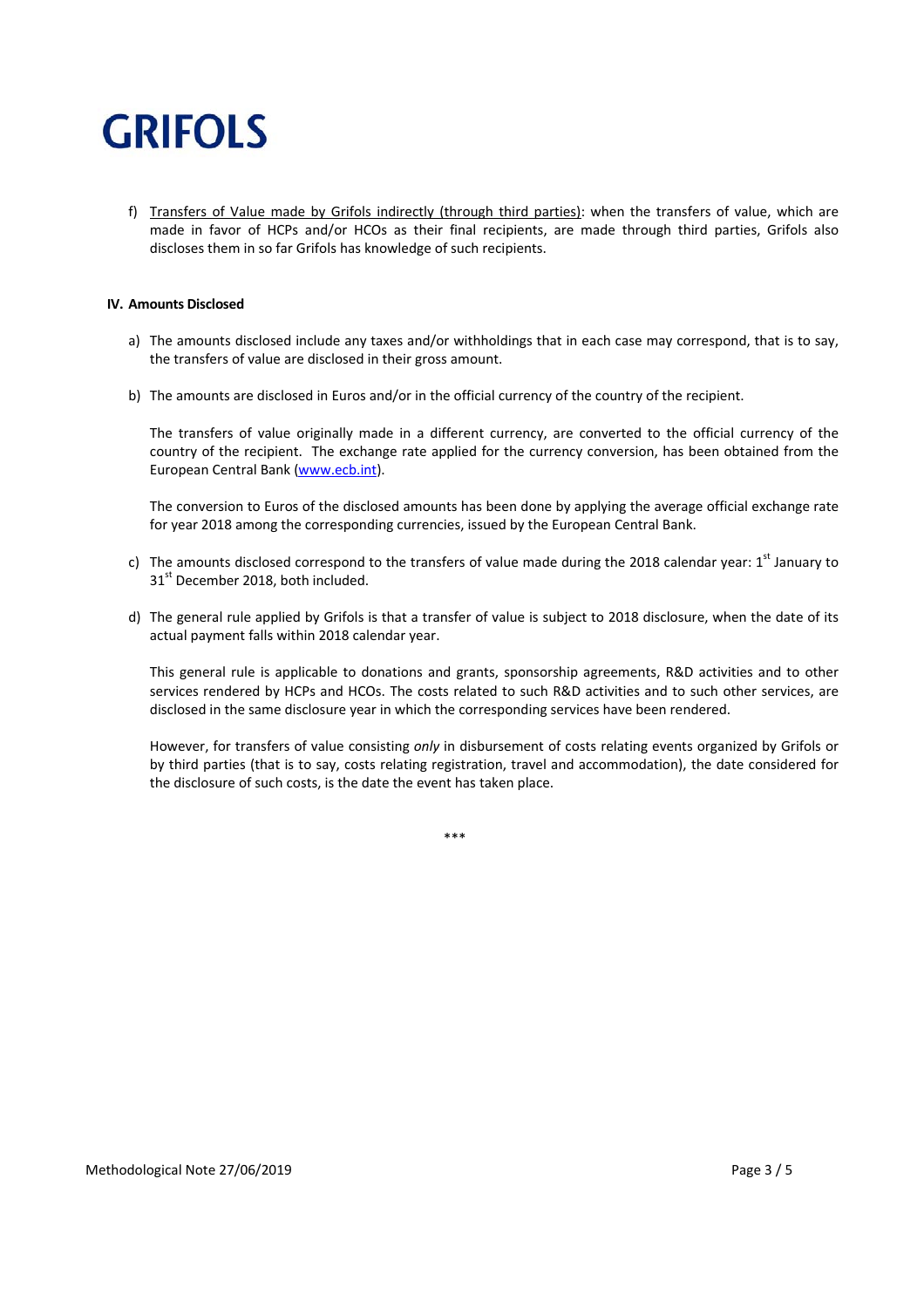# **MEDTECH EUROPE TRANSPARENCY REPORTING 2018**

### **I. Introduction.**

Grifols supports Medical Education through the provision of Educational Grants to HCOs in compliance with the rules set out in the MedTech Europe Code, including the obligation to disclose these Educational Grants. The Code also requires the disclosure of transfers of value provided to Professional Conference Organizers ("PCO") for the advancement of educational purposes, when acting independently of an HCO.

This note is intended to serve as supporting documentation for a comprehensive understanding of the 2018 Grifols disclosure according to the MedTech Europe's Disclosure Guidelines.

### **II. General Criteria.**

### 1. Scope of Application

The Educational Grants disclosed for 2018, pursuant to the MedTech Europe Code, correspond to those made by any company trading under Grifols, S.A., with an ownership, directly or indirectly, of more than 50%.

The Educational Grants which are disclosed are those made from the Grifols' Diagnostic and Hospital Divisions (excluding subdivisions out of the scope of MedTech Europe, like nutrition and food supplement products) to HCOs based or registered within the MedTech Europe geographic area of influence, regardless the Grifols company that performs the payment or the country in which a particular educational event or activity took place.

In those countries where Grifols is subject to the compliance of a local law or equivalent legal rule on transparency, the Educational Grants are disclosed applying such local legal requirements.

### 2. Process

Grifols establishes a single consistent transparency process to identify and collect all the data referring to Educational Grants pursuant to the Disclosure Guidelines. All funds and payments are identified through review and analysis of financial data and through referencing additional data such as related educational program or event, date of performance, amount and other relevant information.

Once collected and calculated, the yearly aggregate amount corresponding to each HCO beneficiary has been submitted into the MedTech Europe disclosure platform before 30<sup>th</sup> June 2019. Payments performed through a PCO are also included identifying the HCO as beneficiary. Information on the individual payments is available upon request of the HCO.

Grifols has documented the Educational Grants in the respective written agreement, including the clauses for information and consent (when applicable) of the publication of the data.

# 3. Publication

Grifols has submitted all the Educational Grants into the MedTech Europe single platform (Ethical MedTech Europe website) launched for Member Companies to disclose transfers of value in MedTech Europe geographic area of influence.

The information is publicly available in the following link as of  $31<sup>st</sup>$  August 2019:

http://transparentmedtech.eu/medtech‐public/